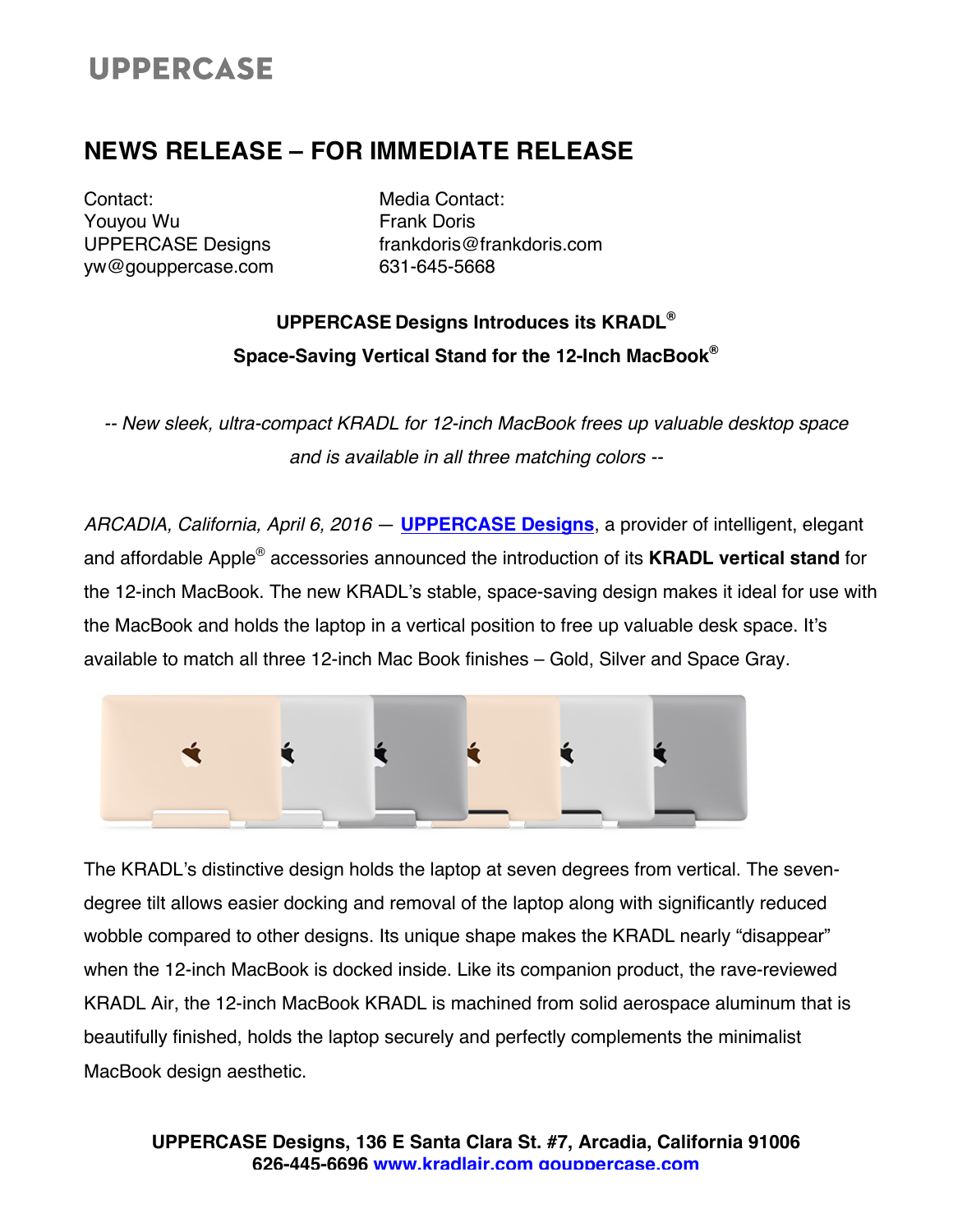The new KRADL is available in colors that match the 12-inch MacBook's Gold, Silver and Space Gray finishes exactly, with a choice of white or black ABS plastic non-scuff inner sleeve. An anti-slip silicone pad on the KRADL's base protects the desk surface and prevents movement. Though extremely compact, the KRADL's weight and stable design holds the 12 inch MacBook securely and keeps it out of harm's way from accidental spills, scratches or drops. The KRADL is ideal for use with a 12-inch MacBook in clamshell mode when used with an external monitor or for holding the laptop when it's not in use.

"Our previous KRADL Air for the MacBook Air® has established itself as a 'must-have' accessory among consumers and reviewers who have adopted it, and some note that they never realized how useful it could be until they started using one. Now, they don't want to be without it," said Youyou Wu, Co-Founder of UPPERCASE Designs. "With the introduction of the KRADL for the 12-inch MacBook, 12-inch MacBook users can now enjoy the benefits of our simple yet effective KRADL design and its ability to provide a more spacious workspace."



In addition to the KRADL for the 12-inch MacBook and KRADL Air, UPPERCASE Designs offers a varied lineup of Apple accessories that offer something different and extra in design, functionality and value. These include premium leather sleeves for MacBook Air and iPad<sup>®</sup>, ultra-thin keyboard protectors, palm rest and track protectors for MacBook models and other top-quality accessories.

The UPPERCASE Designs KRADL Vertical Stand for the 12-inch MacBook is currently available from gouppercase.com and Amazon.com at a suggested retail price of \$39.99. If your MacBook has a case, please remove it before using the stand.

#### **For images please click on this Dropbox link:**

https://www.dropbox.com/sh/q3jk14yl2hj24am/AAAJKXEqq8ptxDBkyVNs-L81a?dl=0